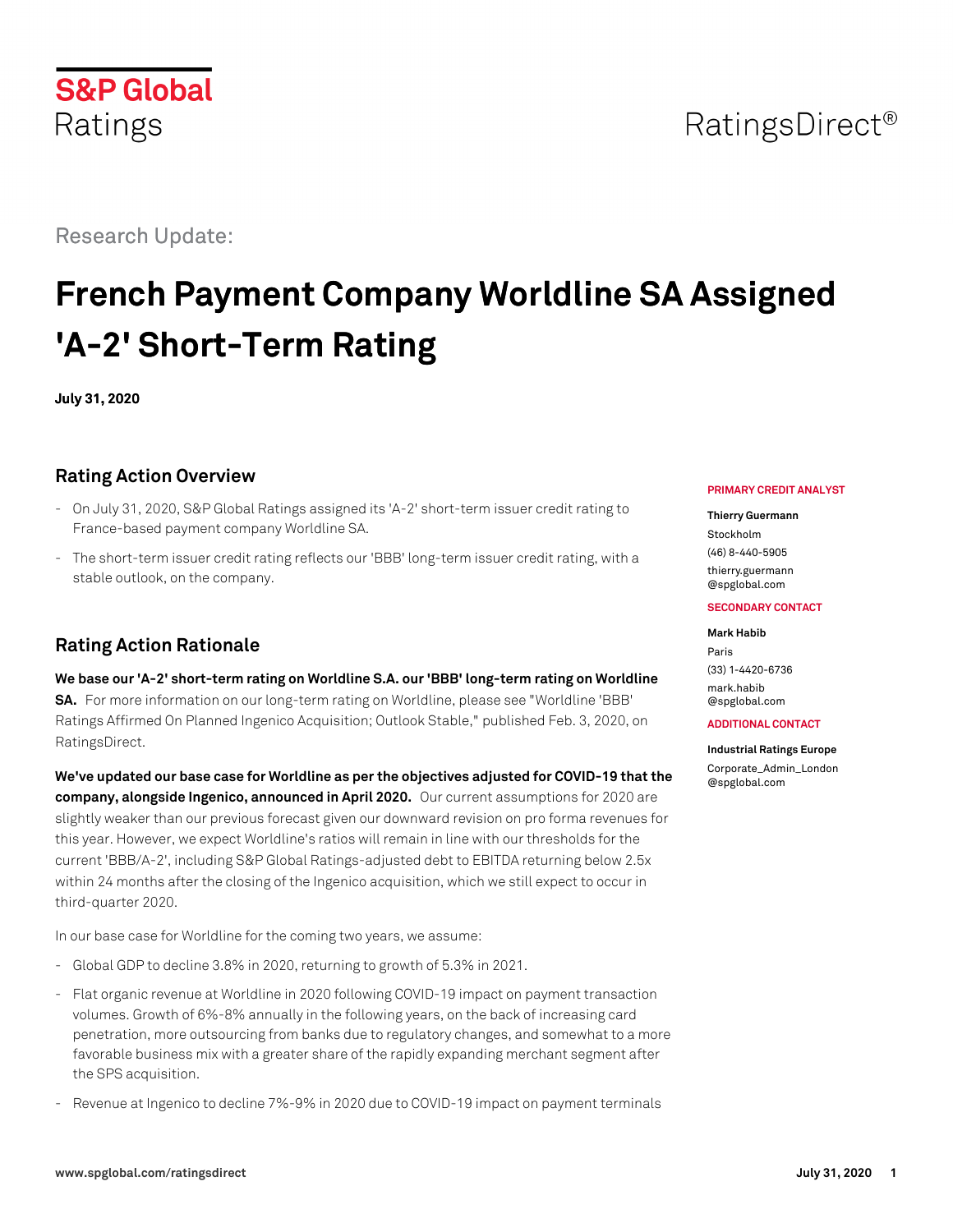following the lockdowns in many markets, and lower payment transaction volumes. Mid-single-digit revenue growth in following years.

- A stable S&P Global Ratings-adjusted EBITDA margin at about 22%-23% in 2020-2021 (versus 22.5% in 2019), with integration costs offset by remaining costs synergies from previous acquisitions. Margin expanding to 24%-25% from 2022 on scale benefits from pending cost synergies from SPS, and additional synergies from Ingenico.
- Capital expenditure (capex) of about 5% of sales.
- No dividends, in line with previous years, and as we expect management to remain focused on reducing leverage.

Based on these assumptions, we arrive at the following key metrics:

#### **Worldline Key Metrics**

|                                      | 2019 | 2020f§        | 2021f         | 2022f         |
|--------------------------------------|------|---------------|---------------|---------------|
| Reported revenues (bil. $\epsilon$ ) | 2.4  | 5.0           | $5.2 - 5.6$   | $5.5 - 6.0$   |
| EBITDA margin (%)*                   | 22.5 | $22.5 - 23.0$ | $22.5 - 23.0$ | $24.0 - 25.0$ |
| Reported FOCF (mil. $\in$ )          | 310  | 610-670       | 700-760       | 760-840       |
| $FFO/debt(%)*$                       | 46.4 | $20.0 - 25.0$ | 28-32         | $38 - 48$     |
| Debt/EBITDA (x)*                     | 1.9  | $3.4 - 3.6$   | $2.5 - 2.6$   | $1.5 - 2.0$   |

\*As adjusted by S&P Global Ratings. §2020 figures are pro forma. FOCF--Free operating cash flow. FFO--Funds from operations. f--Forecast.

### **Related Criteria**

- General Criteria: Group Rating Methodology, July 1, 2019
- Criteria | Corporates | General: Reflecting Subordination Risk In Corporate Issue Ratings, March 28, 2018
- General Criteria: Methodology For Linking Long-Term And Short-Term Ratings, April 7, 2017
- Criteria | Corporates | General: Methodology And Assumptions: Liquidity Descriptors For Global Corporate Issuers, Dec. 16, 2014
- General Criteria: Country Risk Assessment Methodology And Assumptions, Nov. 19, 2013
- General Criteria: Methodology: Industry Risk, Nov. 19, 2013
- Criteria | Corporates | General: Corporate Methodology, Nov. 19, 2013
- General Criteria: Methodology: Management And Governance Credit Factors For Corporate Entities, Nov. 13, 2012
- General Criteria: Use Of CreditWatch And Outlooks, Sept. 14, 2009

### **Related Research**

- Research Update: Worldline 'BBB' Ratings Affirmed On Planned Ingenico Acquisition; Outlook Stable, Feb. 3, 2020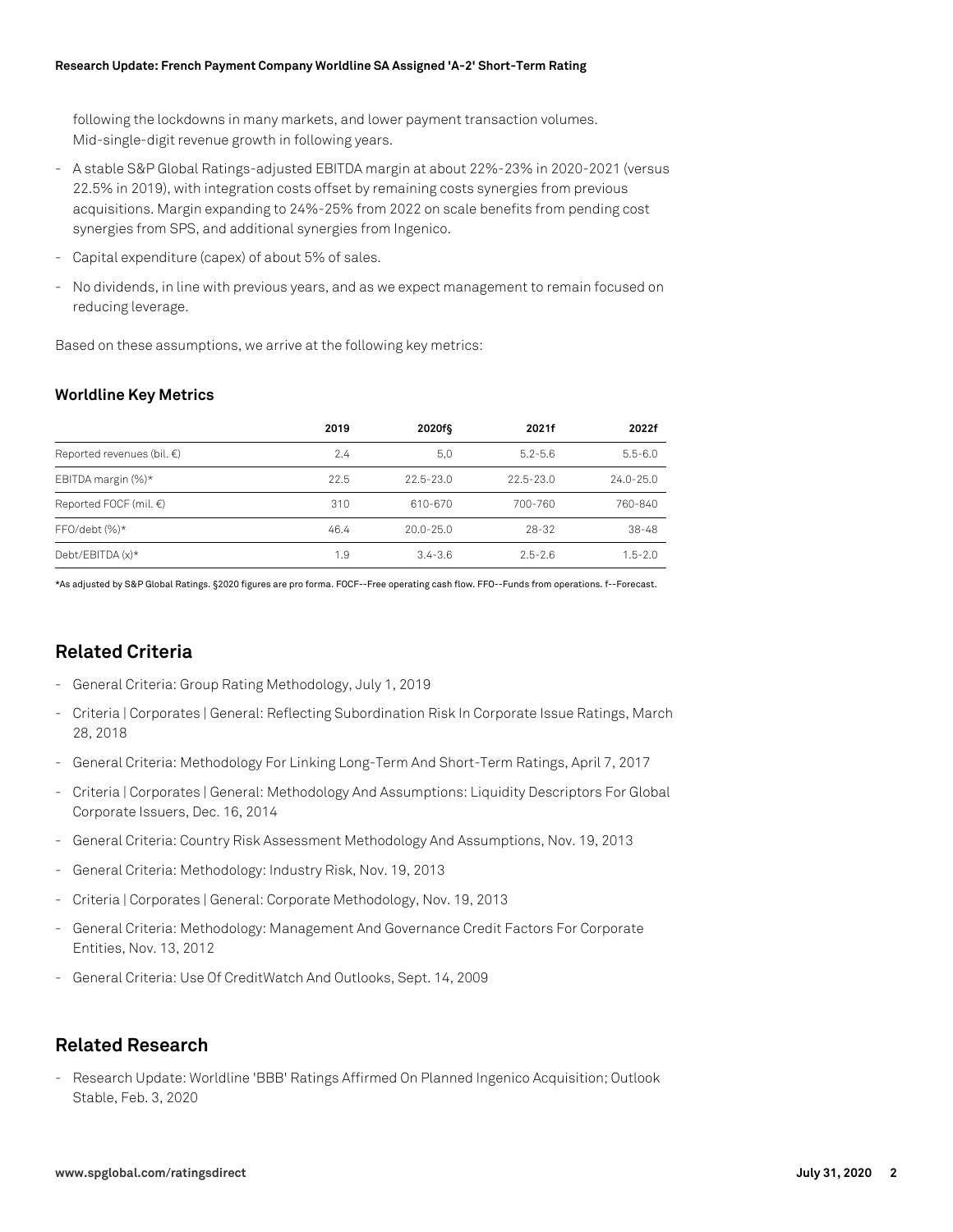## **Ratings List**

#### **New Rating**

#### **Worldline SA**

Issuer Credit Rating --/--/A-2

Certain terms used in this report, particularly certain adjectives used to express our view on rating relevant factors, have specific meanings ascribed to them in our criteria, and should therefore be read in conjunction with such criteria. Please see Ratings Criteria at www.standardandpoors.com for further information. A description of each of S&P Global Ratings' rating categories is contained in "S&P Global Ratings Definitions" at https://www.standardandpoors.com/en\_US/web/guest/article/-/view/sourceId/504352 Complete ratings information is available to subscribers of RatingsDirect at www.capitaliq.com. All ratings affected by this rating action can be found on S&P Global Ratings' public website at www.standardandpoors.com. Use the Ratings search box located in the left column. Alternatively, call one of the following S&P Global Ratings numbers: Client Support Europe (44) 20-7176-7176; London Press Office (44) 20-7176-3605; Paris (33) 1-4420-6708; Frankfurt (49) 69-33-999-225; Stockholm (46) 8-440-5914; or Moscow 7 (495) 783-4009.